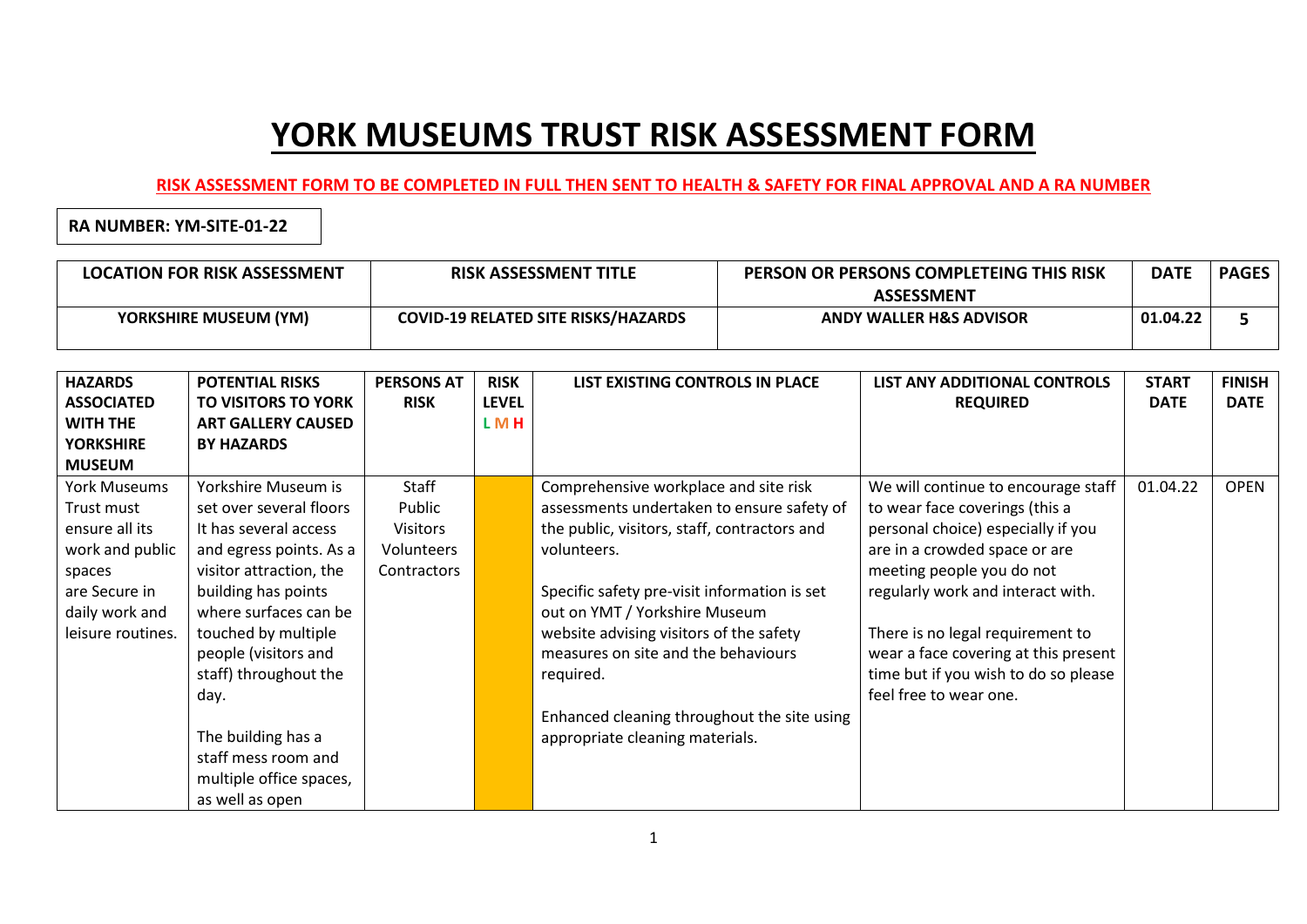|                         | galleries accessible by<br>visitors.                                                |                                                                 | Hand sanitising stations at points of entry,<br>exit and throughout the site including entry<br>to toilets.                                                                                                          |                                                                                                                                                                                        |             |             |
|-------------------------|-------------------------------------------------------------------------------------|-----------------------------------------------------------------|----------------------------------------------------------------------------------------------------------------------------------------------------------------------------------------------------------------------|----------------------------------------------------------------------------------------------------------------------------------------------------------------------------------------|-------------|-------------|
|                         |                                                                                     |                                                                 | Visitors and staff are encouraged to use<br>hand sanitiser via signage.                                                                                                                                              |                                                                                                                                                                                        |             |             |
|                         |                                                                                     |                                                                 | Operating on a self-led tour and free-flow<br>only basis visitors will always be within view<br>of a member of staff.                                                                                                |                                                                                                                                                                                        |             |             |
|                         |                                                                                     |                                                                 | Perspex screens installed at admission desk<br>and Retail desk.                                                                                                                                                      |                                                                                                                                                                                        |             |             |
|                         |                                                                                     |                                                                 | Visitor Experience staff provided with face<br>visors                                                                                                                                                                |                                                                                                                                                                                        |             |             |
|                         |                                                                                     |                                                                 | Staff trained on how to interact from a safe<br>distance.                                                                                                                                                            |                                                                                                                                                                                        |             |             |
| Risk of<br>Transmission | Airflow through the<br>Yorkshire Museum.<br>No Airconditioning<br>systems in place. | Staff<br>Public<br><b>Visitors</b><br>Volunteers<br>Contractors | The risk of spreading any airborne virus can<br>be reduced by improving general ventilation<br>through fresh air (open windows and doors<br>except fire doors to increase natural airflow)<br>or mechanical systems. | OPENING DOORS AND WINDOWS<br>WILL HELP WITH THE FLOW OF<br>FRESH AIR (OPEN DOOR AND<br>WINDOWS EXCEPT EXTERNAL FIRE<br>DOORS TO INCREASE NATURAL<br>AIRFLOW) OR MECHANICAL<br>SYSTEMS. | <b>OPEN</b> | <b>OPEN</b> |
|                         |                                                                                     |                                                                 |                                                                                                                                                                                                                      | <b>GOOD VENTILATION IS KEY TO</b><br>MOVING FRESH AIR, OPEN DOORS<br>AND WINDOWS 5 TO 10 MINUTES<br>EVERY 45 MINUTES TO 1 HOUR.                                                        |             |             |
| Cleaning of<br>surfaces | Transmission risk<br>through                                                        | Staff<br>Public                                                 | Enhanced frequency of cleaning.                                                                                                                                                                                      | Regular deep cleans arranged,<br>including additional cleaning of                                                                                                                      | <b>OPEN</b> | <b>OPEN</b> |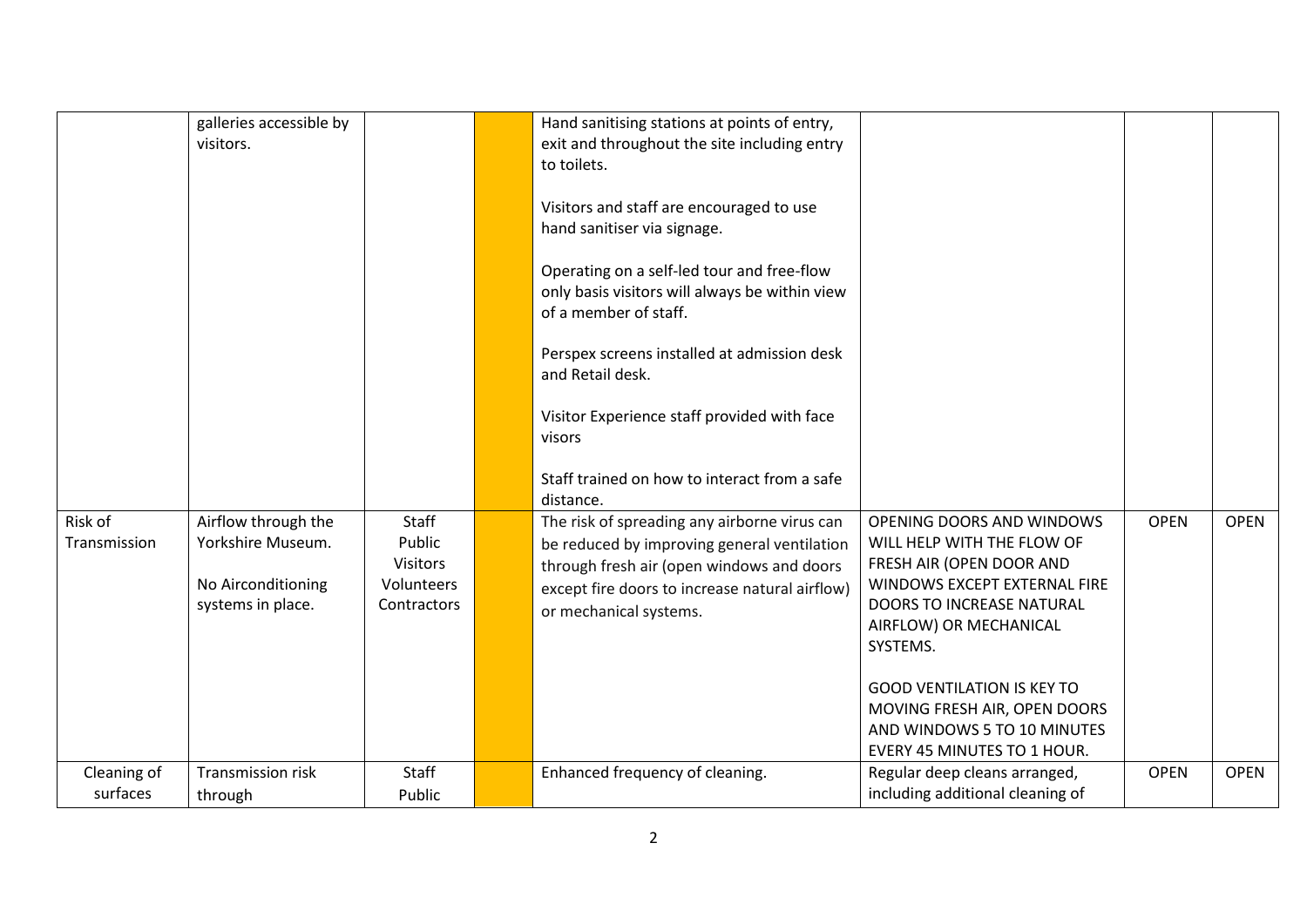|                           | contamination of                                                                                                                                                                        | <b>Visitors</b>                                                        | Toilets checked and cleaned regularly.                                                                                                                                                                                                                                                                              | objects and surfaces that are                                                                                                                                 |             |             |
|---------------------------|-----------------------------------------------------------------------------------------------------------------------------------------------------------------------------------------|------------------------------------------------------------------------|---------------------------------------------------------------------------------------------------------------------------------------------------------------------------------------------------------------------------------------------------------------------------------------------------------------------|---------------------------------------------------------------------------------------------------------------------------------------------------------------|-------------|-------------|
|                           | surfaces (door<br>handles, railings, lifts,<br>objects, fabrics).                                                                                                                       | Volunteers<br>Contractors                                              | Hand sanitising stations throughout the<br>building.                                                                                                                                                                                                                                                                | touched regularly, such as door<br>handles and lift buttons, and<br>making sure there are adequate<br>disposal arrangements.                                  |             |             |
| Violence<br>towards staff | There is a possibility of<br>antisocial behaviour<br>which may bring our<br>staff into direct<br>contact with members<br>of the public and<br>members of the public<br>with each other. | <b>Staff</b><br>Public<br><b>Visitors</b><br>Volunteers<br>Contractors | Some staff have had conflict management<br>training and are able to deal with antisocial<br>behaviour.<br>Emergency services will be contacted if a<br>situation is unmanageable.<br>Any violence towards a member of staff will<br>not be tolerated and will be dealt with by<br>staff and the emergency services. | Visitor facing staff have had<br>conflict management refresher<br>training prior to reopening<br>Contacts including Street rangers,<br>CYC, Police 101 & 999. | <b>OPEN</b> | <b>OPEN</b> |
| Interactive<br>Items      | Identified use of items<br>that the public can<br>actively interact with<br>(e.g. headphones,<br>hands on objects,<br>benches, door<br>handles, taps etc.)                              | Staff<br>Public<br><b>Visitors</b><br>Volunteers<br>Contractors        | Interactive items, fabrics and soft<br>furnishings are removed or supplied with<br>appropriate mitigations (e.g., regular<br>cleaning) to minimise the risk of cross<br>infection.                                                                                                                                  | Interactives have been removed<br>due to concerns over cross<br>infection and contamination.                                                                  | <b>OPEN</b> | <b>OPEN</b> |
| <b>Toilets</b>            | Toilets used by the<br>public.                                                                                                                                                          | <b>Staff</b><br>Public<br><b>Visitors</b><br>Volunteers<br>Contractors | Allocated toilets for the public, visitors and<br>contractors located on the lower ground<br>floor.<br>Installation of hand sanitiser stations at the<br>entrance to toilets.                                                                                                                                       | Regular cleaning of toilets to<br>reduce the risk of cross infection.                                                                                         | <b>OPEN</b> | <b>OPEN</b> |
| $1st$ Aid                 | There is a possibility<br>that members of the<br>public or staff will<br>require 1 <sup>st</sup> Aid.                                                                                   | Staff<br>Public<br><b>Visitors</b><br>Volunteers<br>Contractors        | Staff are aware of the risks to themselves<br>and others and PPE will always be worn as<br>and when required.                                                                                                                                                                                                       | 1 <sup>st</sup> aid guidance kept under review.                                                                                                               | <b>OPEN</b> | <b>OPEN</b> |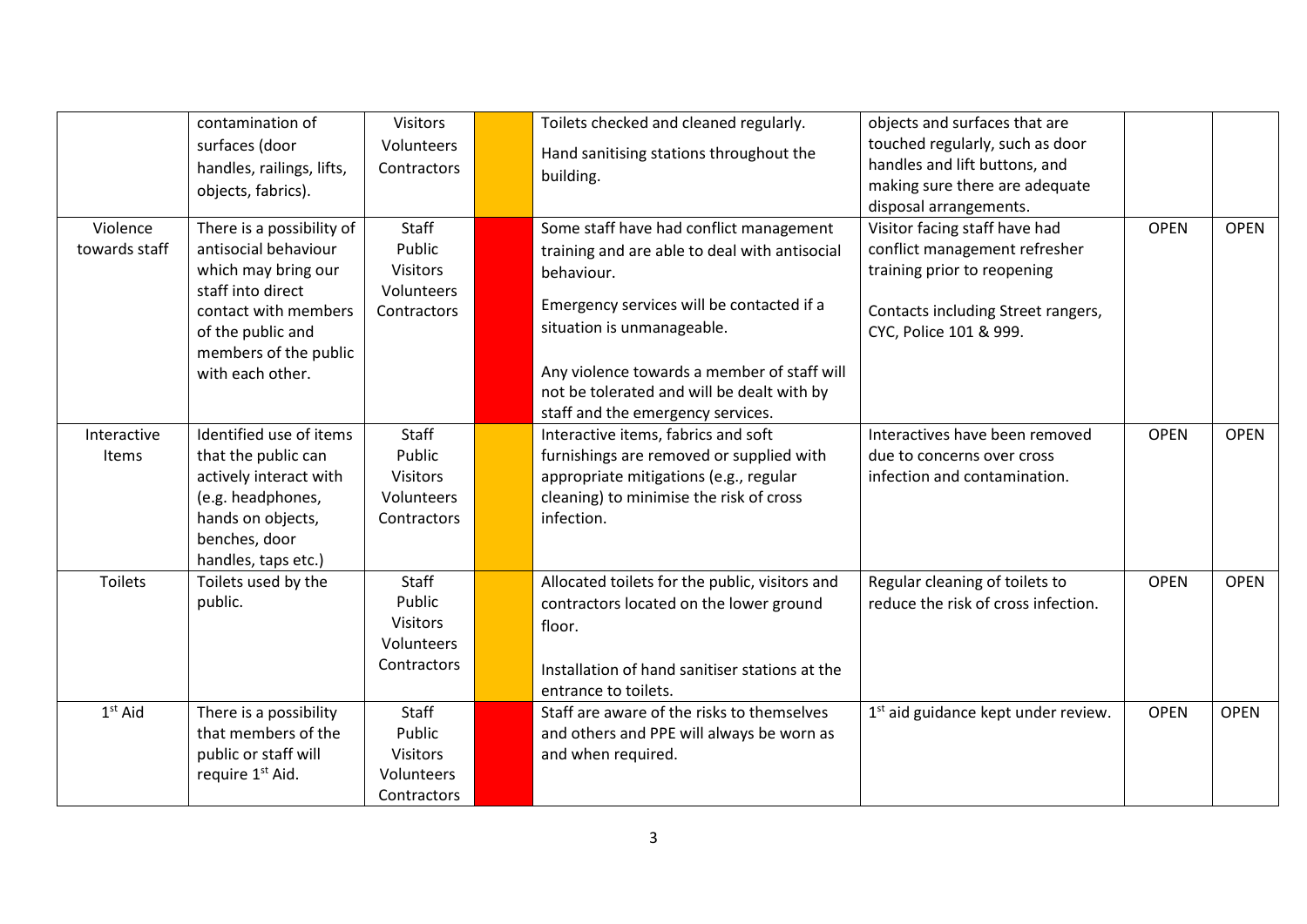|                            |                                                                         |                                    | Staff will be kept informed of any changes to<br>training needs and 1 <sup>st</sup> aid requirements.<br>1 <sup>st</sup> Aiders are trained in accordance with the                                  |                                                                                                         |             |             |
|----------------------------|-------------------------------------------------------------------------|------------------------------------|-----------------------------------------------------------------------------------------------------------------------------------------------------------------------------------------------------|---------------------------------------------------------------------------------------------------------|-------------|-------------|
|                            |                                                                         |                                    | First-Aid Regulations 1981 and the updated<br>guidance due to COVID-19 AND ITS<br>VARIANTS prior to delivering 1 <sup>st</sup> Aid to staff<br>and public.                                          |                                                                                                         |             |             |
|                            |                                                                         |                                    | 1 <sup>st</sup> Aiders' PPE to include visor, face mask,<br>gloves, apron.                                                                                                                          |                                                                                                         |             |             |
|                            |                                                                         |                                    | CPR guidance has changed, If there's a<br>chance the person who's unwell has COVID-<br>19, place a cloth or towel over their mouth<br>and nose and do hands-only CPR until an<br>ambulance arrives. |                                                                                                         |             |             |
|                            |                                                                         |                                    | Staff are reminded that wearing of gloves is<br>not a substitute for good hand washing.                                                                                                             |                                                                                                         |             |             |
|                            |                                                                         |                                    | Any 1 <sup>st</sup> aid incident will be attended by one<br>1 <sup>st</sup> aider and another member of staff.                                                                                      |                                                                                                         |             |             |
|                            |                                                                         |                                    | Incident/accident and near miss forms are<br>filled in with precise information as well as<br>collecting witness statements ASAP.                                                                   |                                                                                                         |             |             |
|                            |                                                                         |                                    | New guidelines for 1 <sup>st</sup> aid and CPR covered<br>by in house training for all 1 <sup>st</sup> aiders.                                                                                      |                                                                                                         |             |             |
| Fire causing<br>evacuation | Fire in the workplace<br>whilst social distancing<br>rules are in place | Staff<br>Public<br><b>Visitors</b> | Regular Fire Drills.<br>Staff have been trained in fire evacuation.                                                                                                                                 | A fire drill will take place to test the<br>updated evacuation routes with<br>staff participation only. | <b>OPEN</b> | <b>OPEN</b> |